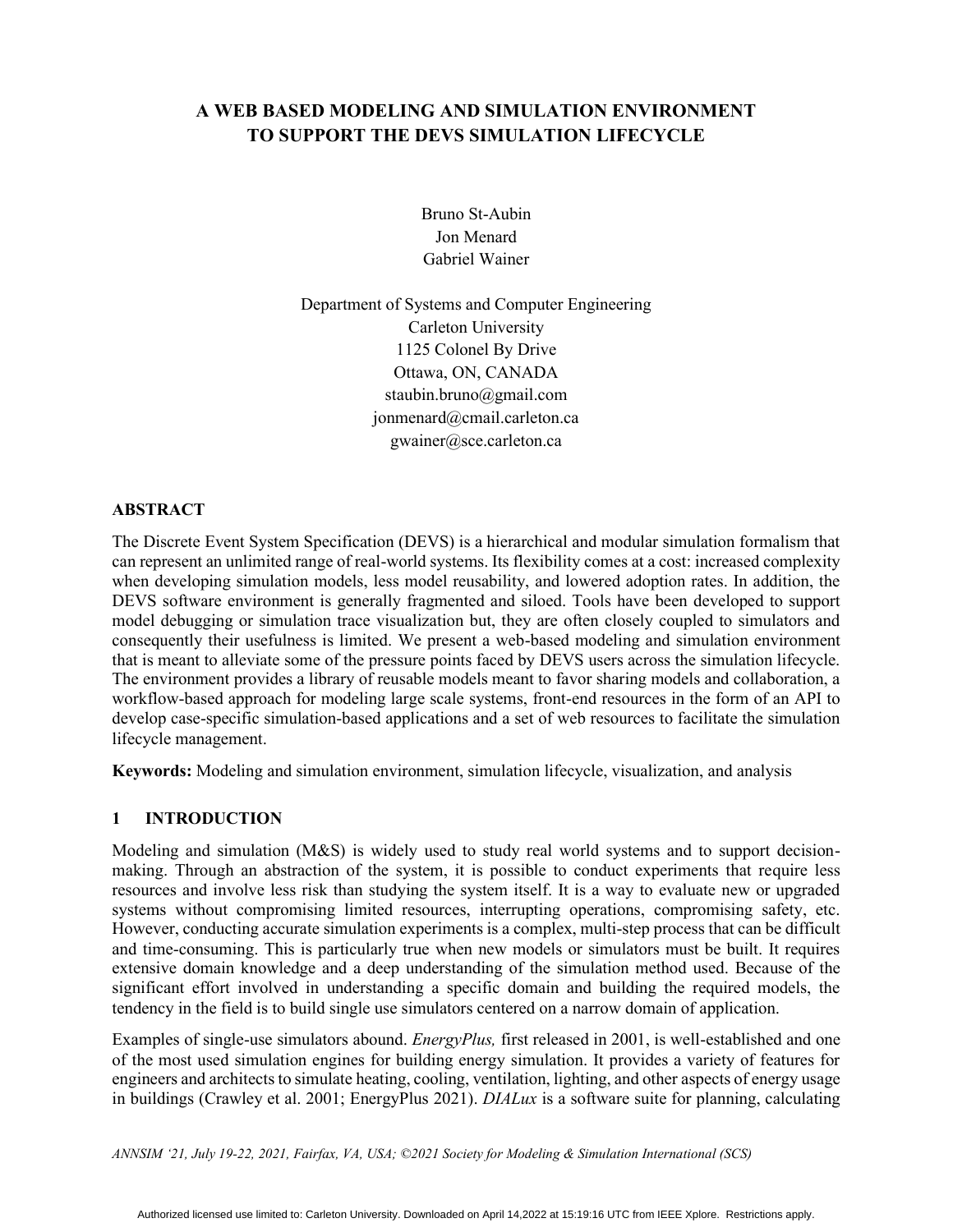and visualization of indoor and outdoor lighting, it boasts a user base of over 700,000 users (DIALux 2021). *Radiance* is also meant to analyze and visualize lighting in design, its creator received the Daylight Award for his work on the software suite (Fuller and McNeil 2017). *OpenFlows FLOOD* is a geospatial simulation software developed by *Bentley Systems* that aims at understanding and mitigating flood risks in urban, riverine and coastal systems (Bentley Systems Incorporated 2020). These types of simulators are welltailored to the application domain they address and generally offer useful tools directly or through integration with other software that are common to the field.

Generic simulation methods, such as the Discrete Event System Specification (DEVS), are not tailored to specific domains of application and therefore are well positioned to break down disciplinary silos. DEVS supports hierarchical and modular model development, and it favors model reuse. It is based on a rigorous formalism to manage inputs and outputs of models. It has been shown that the DEVS formalism can be used as a common denominator for any formal method of modeling, whether discrete or continuous (Vangheluwe 2000). Yet, it sees only limited usage in the industry and outside the dedicated research community due to several barriers to entry. Compounding the issue is the fact that these obstacles are generally not the focus of the research by the community. Thus, the available modeling and simulation environment, particularly for non-expert users, does not adequately support the lifecycle of DEVS based applications. Over the past 10 years, panels of researchers in the field have recurrently raised issues that warrant further study and that contribute to the lack of adoption for generic simulation methodologies:

- 1. Fujimoto identified the need to lessen the burden on the modelers by reducing the modeling efforts required through model composability. It should be possible to compose existing models of subsystems into an accurate model of a wider system (Fujimoto 2016). Morse had a similar opinion in (Taylor et al. 2015).
- 2. There is a lack of adequate tools and environments to support collaboration over the entire simulation lifecycle, including experiment management, results analysis, refinement, feedback process, etc. (Taylor et al. 2012; Taylor et al. 2013). Taylor proposed *Web Simulation Science* and *Modeling & Simulation Ecosystems* as fields of study for "creating the theories, methods and technologies needed for the successful realization of large-scale simulations and M&S projects."
- 3. Modeling and simulation as a service (MSaaS) has been consistently identified as a necessary step towards increased accessibility to simulation in decision-making processes (Taylor et al. 2012; Taylor et al. 2015; Yilmaz et al. 2014). Cloud-based MSaaS has been a way to decrease the technological cost of simulation-based processes, to provide access to high performance, scalable simulation hardware and software.
- 4. The democratization of M&S was also noted as a challenge to be addressed. In (Taylor et al. 2015; Taylor et al. 2013), it was stated that M&S should capitalize on the fact that technical skills are increasingly prevalent in all research fields. Therefore, researchers require adequate tools to empower them to collaborate across multiple disciplines. Uhrmacher and Page also advocated the development of tools to support the entire lifecycle of simulation as a way to democratize M&S (Taylor et al. 2012).

Based on these ideas, we propose a Modeling and Simulation Environment to support all categories of users, expert and non-expert, across the entire DEVS simulation lifecycle. This architecture seeks to fill the gaps between the steps of the lifecycle by addressing several concrete issues in the modeling, simulation, analysis, and visualization phases. Although some components of this architecture are currently in various stages of implementation, this paper mainly focuses on the concept rather than its implementation.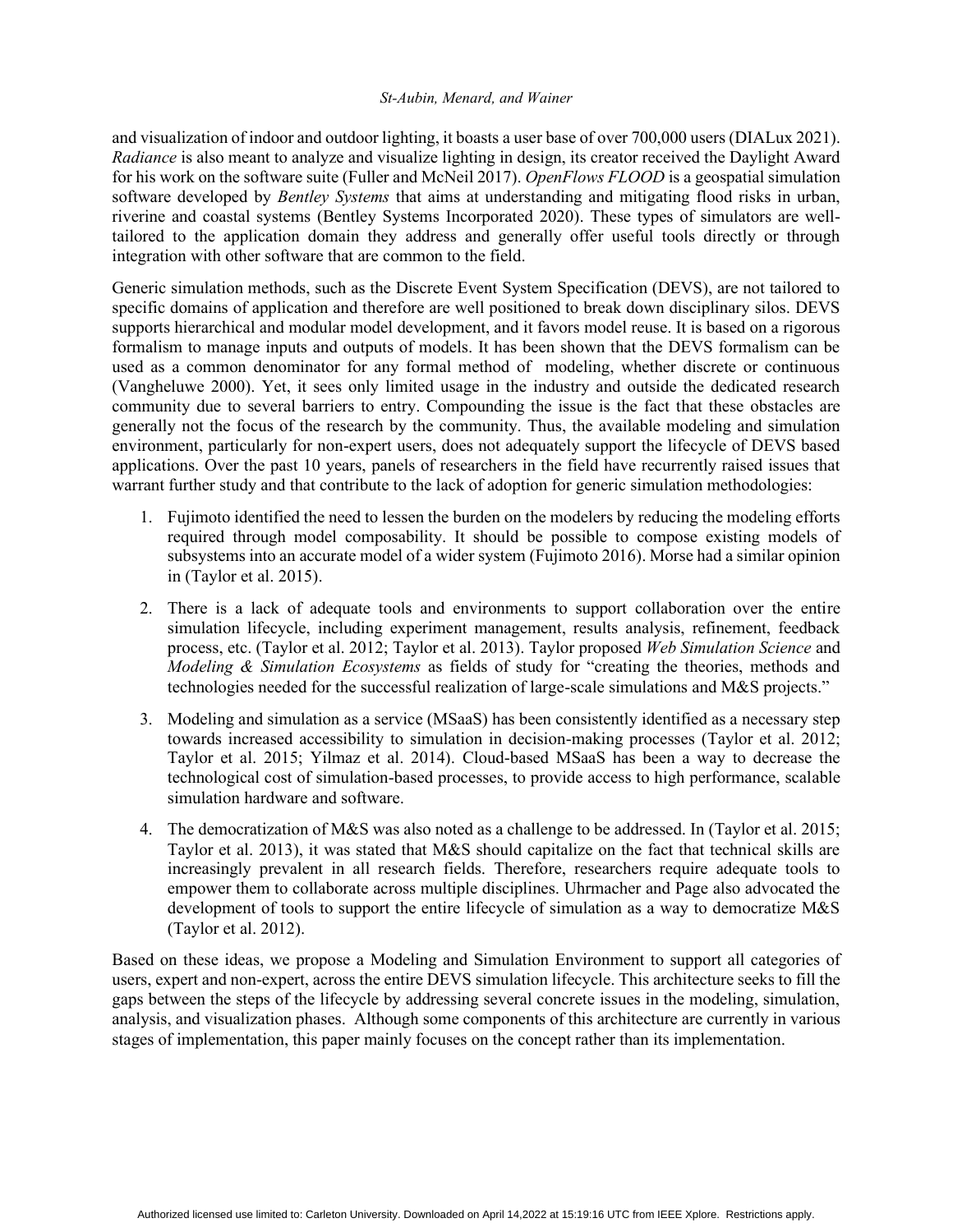## **2 BACKGROUND & RELATED WORK**

## **2.1 The Discrete Event System Specification (DEVS)**

The Discrete Event System Specifications (DEVS) is a simulation methodology derived from systems theory. It is meant to model and simulate discrete-event dynamic systems and was first described by Bernard Zeigler in 1976 (Zeigler, Praehofer, and Kim 2000). It provides a discrete event-based method to abstract systems into models that can be used for experimentation in cases where it is impractical or impossible to experiment on the real system. It supports modular and hierarchical modeling and therefore, favors their reusability and composition into coupled models representing larger and more complex systems. It is a generic modeling and simulation method; any system can be modeled with an infinite set of possible states where the new state, triggered by an event, may depend on the time elapsed in the previous state (Wainer 2009). DEVS can be seen as a common denominator for formal modeling methods, whether they are based on a discrete or continuous representation of time (Vangheluwe 2000; Vangheluwe, Lara, and Mosterman 2002).

The generic nature of DEVS introduces complexity in the modeling process. Indeed, to provide modelers with the flexibility to represent any real-world system, it is mandatory for them to code the behavior functions of a model (internal transition, external transition, output function and time advance) using a programming language. In addition, coding these functions often relies on a simulator specific framework which means that a model prepared for one simulator will not be compatible with another simulator even if both are based on the same programming language. In some cases simulators rely on small languages that help decouple the model from the simulator, this is the case for CD++ Cell-DEVS models for example (Wainer and Giambiasi 2002). This is made possible due to the well-constrained nature of cellular automata models. Otherwise, standardization of models has been attempted only with mitigated success (Wainer et al. 2016). There are also no universally accepted metadata specification for models. Therefore, it remains difficult to assemble a library of properly documented, reusable DEVS models.

In addition to these issues with models themselves, there are also no standards for their outputs. Simulation results are formatted in an *ad hoc* manner that depends on the simulator employed (St-Aubin, Loor, and Wainer 2021). The consequence is that it is more difficult for analysts and decision-makers to extract meaning from simulation results since there are no common tools available that can interpret them. The result of this is a fragmented, heterogeneous Modeling and Simulation Environment for DEVS: there is no toolchain that can support a user through the entire simulation lifecycle, from modeling to decision-making.

## **2.2 DEVS Tools to Support the Simulation Lifecycle**

Researchers often propose tools to support the modeling step to lessen the burden on modelers. One of the more popular way to do this is to guide them through the modeling process using a visual programming language. CoSMoS for example, is one such tool (Sarjoughian and Elamvazhuthi 2010). CoSMoS Users can manually connect boxes representing individual models to compose a larger coupled model. They select logical models from a database, then the system automatically translates the structural elements of the model but, modelers must still code the model behavior in Java. DesignDEVS is a more recent example of a visual graphic user interface meant to support the modeling process (Goldstein, Breslav, and Khan 2018). In a similar manner, this software allows modelers to pick pre-implemented models from a list, configure them through a UI and assemble them into a larger coupled model. It also provides debugging tools such as a timeline of output messages and a summary visualization capacity for cellular automata models. It provides a mechanism to alter the behavior of models using LUA, a simple scripting language. There are many other examples of this, for example CD++ Builder (Bonaventura, Castro, and Wainer 2013), PowerDEVS (Bergero and Kofman 2011), etc.

Although these Modeling and simulation environments effectively support the simulation lifecycle, they are built as monolithic software: they combine modeling, simulation, and visualization into a single application. Users must remain within those applications to conduct the entire simulation experiment. This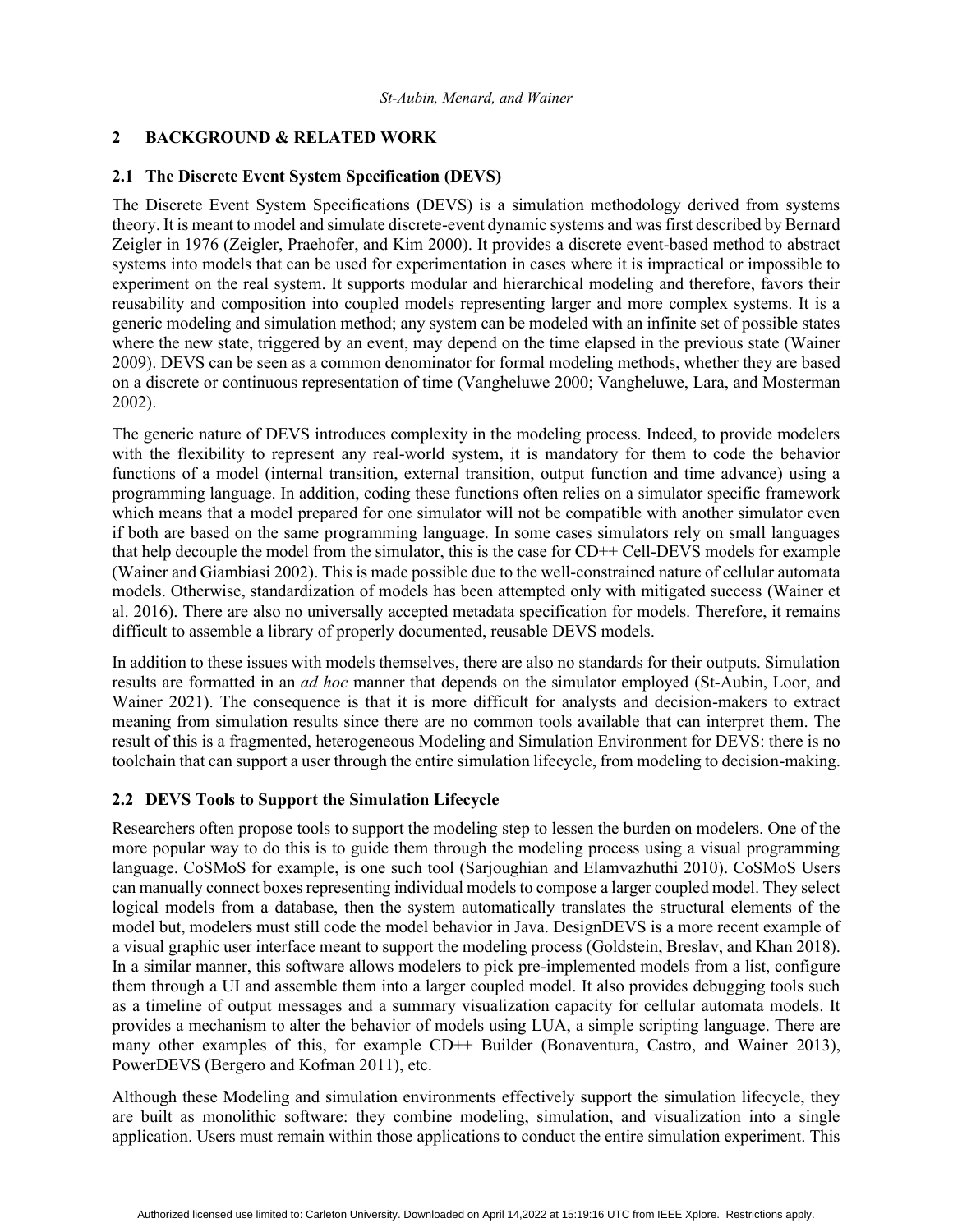locks them into a specific simulator, and they have no possibility of customizing visualizations or analyses to cater the needs of a scenario specific decision-making process.

## **2.3 DEVS Simulation Mashups**

Mashups have also been proposed to provide more flexibility in the development of DEVS simulation applications. In (Wainer and Wang 2017; Wang and Wainer 2015), the authors describe MAMSaaS, a Mashup Architecture with Modeling and Simulation as a Service to support the rapid development of modeling and simulation mashup applications. It relies on the RESTful Interoperability Simulation Environment (RISE) platform (Al-Zoubi and Wainer 2015) to offer simulation as a service to users and a visual interface that allows users to build simulation applications using of pre-built GUI components. These components tie in to existing third party web resources such as Google Maps, YouTube, or Wikipedia. MAMSaaS is essentially an application generator: once users have completed the configuration, they can generate an application that is ready for deployment.

Although the mashup solution is a good way for non-simulation experts and non-programmers to rapidly develop web applications, we believe that it is not suited to the modern web experience: it reduces the expressive potential of simulation-based applications. Users building applications with it are restricted to the components that are available within the mashup environment, which limits possibilities. The automatic generation of applications is still worth pursuing, as shown by the increasing popularity of software like Power BI (Microsoft 2021) or the ArcGIS Experience Builder (ESRI 2021) that are respectively used to generate data visualizations and web GIS applications.

## **2.4 Web Based Environments in Other Fields that Support Complex Business Processes**

Loosely coupled web-based environments have had a major impact on technology adoption by the public especially with complex subject matter that can be difficult for non-expert users to understand. Geographic information systems (GIS) are a good example of this. The mid 1990s saw the apparition of the first web GIS applications, and the 2000s saw a proliferation of web-based GIS applications and a refinement of the environments underlying them, enough so that GIS is now "in the home of millions and in the hands of billions" (Fu and Sun 2010). Modern web GIS applications are developed by leveraging a variety of webenabled components. They are typically built using a client-server architecture where the more computationally expensive operations are offloaded to the server. In a web GIS application, the server is often tasked with distributing large volumes of data to the front-end application in a manner that optimizes the user experience. In some cases, the server will send vector data when the volume allows it but, it can also pre render maps before sending them to the client as images, for cases where the volumes of data are too high. Through the server, applications can also conduct complex spatial analysis operations such as determining the shortest path to a destination or spatially intersecting layers of data. The environment generally also provides a front-end API that abstracts the complexity of communication with the backend. These environments have reached a level of maturity where it is even possible to interchange data formats, front-end APIs, GIS servers or the underlying database technology.

Even more remarkable is the fact that multiple GIS application generators have been made available to the public. Users can employ an intuitive graphic user interfaces to build complex applications without entering a single line of code. They can, for example, create story maps and dashboards to support high-level decision making processes (ESRI 2021). These more advanced tools are made possible by the robust and flexible technologies that support them. This phenomenon also exists outside the world of GIS. The field of data analytics and visualization for example, has recently seen similar advancements. Tools like Microsoft PowerBI allow users to easily build web based applications in a similar manner (Microsoft 2021). In this case, the environment provides a way for analysts to publish and host statistical datasets, retrieve their data through a web interface and to present the analyses through their end-users through a browser GUI, also built using an application generator.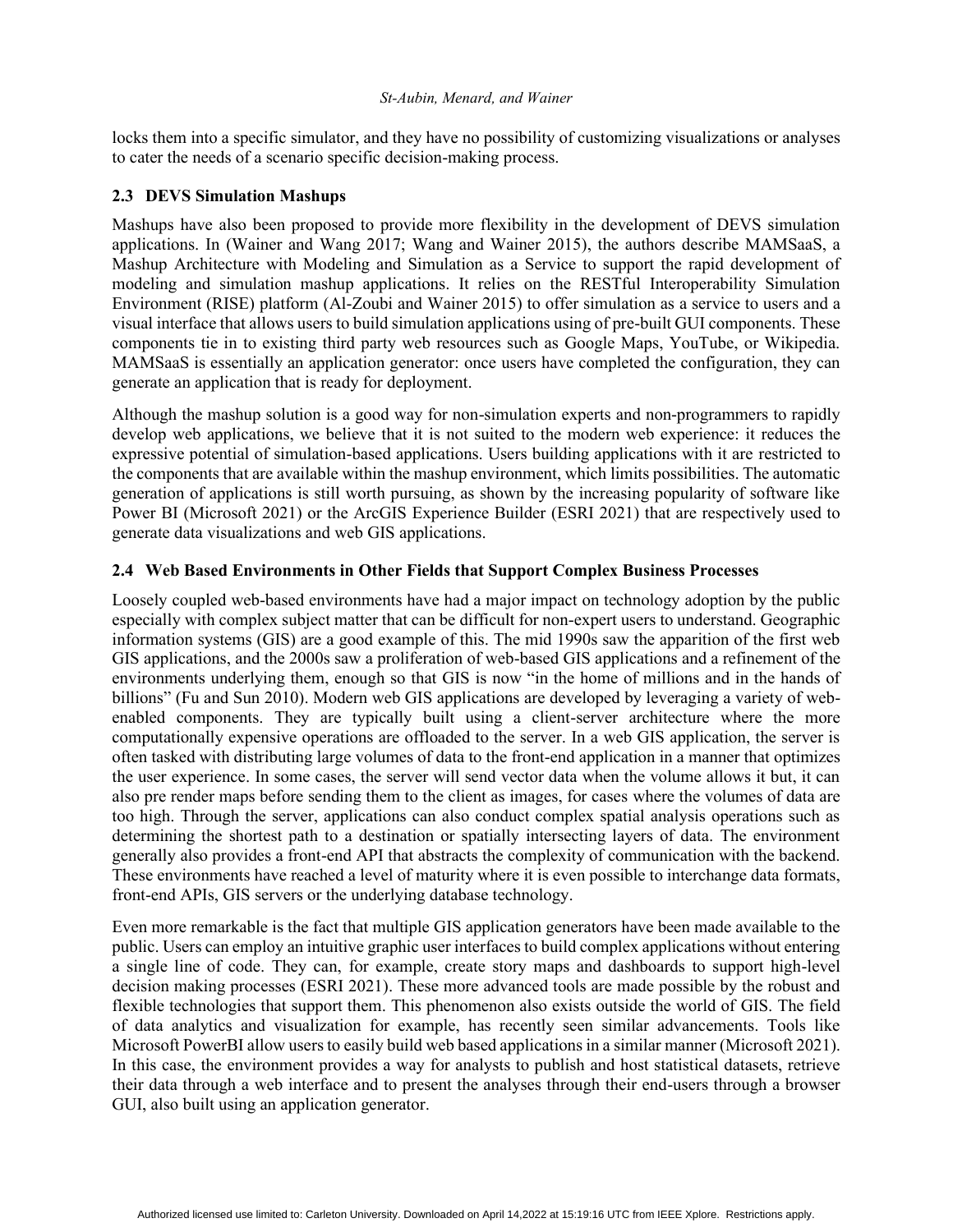In the following section, we propose a concept that follows the design of these web-based environments. It consists of a set of loosely coupled, server-side and client-side, components that can be used independently or as a whole. The intent is that a lower-level approach will provide more flexibility than monolithic simulation software based on visual programming interfaces or mashup applications. Such an environment is a necessary preliminary step before a more useful simulation application generator approach can be successfully used. Through a rich web-based set of tools, developers will be able to quickly craft solutions that are tailored to specific decision-making scenarios. In turn, end users of those application will have a better experience with DEVS models and simulations. A complete toolchain to support the DEVS simulation lifecycle will contribute to increased adoption of the formalism as a simulation methodology.

# **3 A WEB-BASED MODELING AND SIMULATION ENVIRONMENT TO SUPPORT THE ENTIRE DEVS SIMULATION LIFECYCLE**

In this section, we describe an environment meant to support users throughout the entire DEVS lifecycle, from modelling the system under study for simulation to the development of simulation-based applications for decision-making. Throughout the discussion that follows, the expression "simulation-based application" is employed to mean any type of application that requires the modelling and simulation of a system, analysis of simulation results and the visualization of simulation models and results. An example of this would be a web-based platform that supports users in the development of models related to energy policy planning at a municipality scale, that provides an easy way to simulate them, and the analytical capability for comprehensive decision-making.

## **3.1 Categories of Users**

In most use case scenarios, several users of variable technical and analytical proficiency will interact with the environment in one way or another. To contextualize the environment, we propose categories of users based on their role within a project and their level of knowledge with regards to simulation, software development and data analysis. Of course, not every user can be neatly assigned to one specific category. Depending on their background or their role within an organization, a user may fit more than one category. We propose the four following categories of users:

- 1. **Model developers** are focused on the development of simulation models. They are familiar with the simulation formalism but lack knowledge in software development and data analysis. They require features to speed up model development, debug models, generate model code from domainspecific data, organize and document models, reproduce experiments, etc.
- 2. **Data analysts** aim to analyze simulation results and extract patterns and meaning. They are knowledgeable of data analysis techniques but unfamiliar with simulation formalisms and software development. They require tools to clean up log files, identify patterns and build analytical products for subsequent decision-making.
- 3. **Software developers** build simulation-based software to support an organization's operations within a specific domain of application. They are proficient in software development but lack knowledge in simulation formalisms and data analysis. They require features that will support them in development tasks by abstracting the complexity inherent to simulation and data analysis.
- 4. **Decision-Makers** are the end users of simulation-based software. They lack knowledge in simulation formalisms, software development and data analysis. They are concerned with efficiently making accurate decisions based on well-presented simulation results. Therefore, they require that simulation results be presented in an intuitive, expressive, and comprehensive manner, through clear reports, data analytics, infographics, and interactive simulation visualization.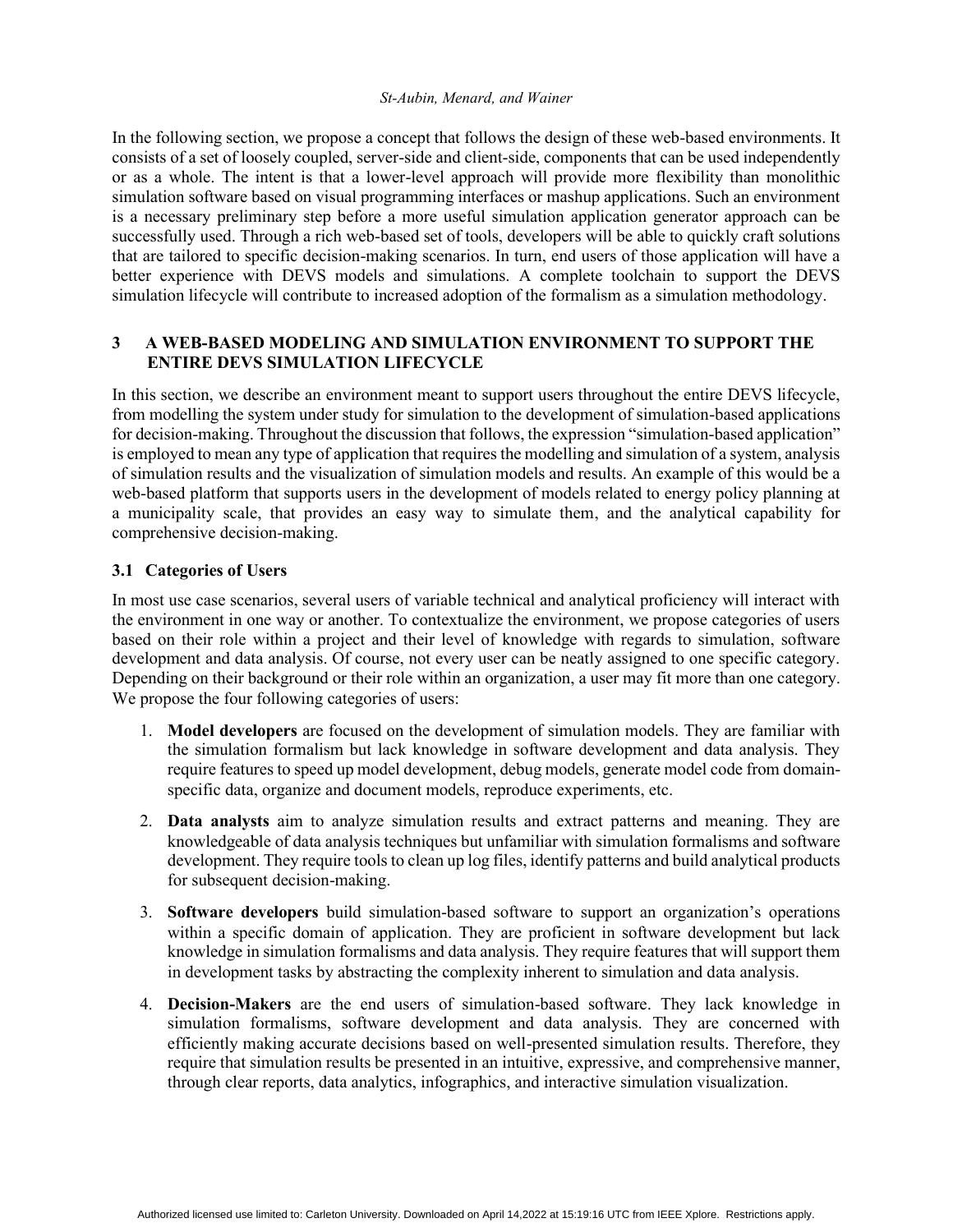## **3.2 Overview of the Integrated DEVS Architecture**

The goal of our architecture environment is to eliminate some of the pressure points in the DEVS simulation lifecycle and ultimately, improve adoption rates for DEVS as a simulation formalism. A high-level overview is presented in Figure 1, where we show how the categories of users contribute to the simulation lifecycle through the environment.



Figure 1. A high-level overview of the DEVS environment proposed.

The modeler's task is centered on developing a formal model of a real-world system and implementing it for simulation. The environment assumes a component-based, data-centric approach to model development: existing models are mapped onto data. There are three key principles that must be followed. First, models must be discoverable, retrievable, and modifiable. Second, modified versions of models must return to the library of models so that the library grows over time. Third, models must be developed in a way that they can be easily parameterized. Parametric models in a component-based modeling approach are a reliable way of quickly and automatically generating simulation models. Once a model is completed, documented, and stored in the library of models, it will be possible to run a simulation through a simulation as a service. In this manner, the barrier of entry will be lowered. Generated results are then stored in a project level database and analysts can extract them for further processing and analysis. Raw simulation results tend to be difficult to interpret for many reasons. They are often verbose, contain extraneous data that obfuscates patterns, are stored in inconvenient formats, etc. To solve this issue, the architecture will provide datacentric analytical workflows to process stored simulation results, to convert them into more convenient formats and to extract patterns. They will also be able to construct visualizations from results. Again, workflows, analysis results and visualization configurations will be stored in the project level database for collaborative work or future retrieval. Finally, developers will have access to a front-end API to build simulation-based applications. The goal is to provide tools to tailor applications to the specific needs of a decision-making process. Using this API, developers will be able to leverage the work accomplished by modelers and analysts by presenting the simulation artefacts (models, results, analysis, workflows, visualizations, etc.) in an intuitive and comprehensive manner to decision-makers.

# **3.3 A Library of Reusable Models**

DEVS boasts high reusability; however, for various reasons, it is uncommon for models to be reused. One reason is that research teams lack a common platform to document and share models. We therefore propose an implementable conceptual data model for thorough documentation of models and experiments. A better documentation process and a more structured organization of DEVS models within a library of models (LoM) would foster collaboration and encourage model reusability. It is also a way to increase model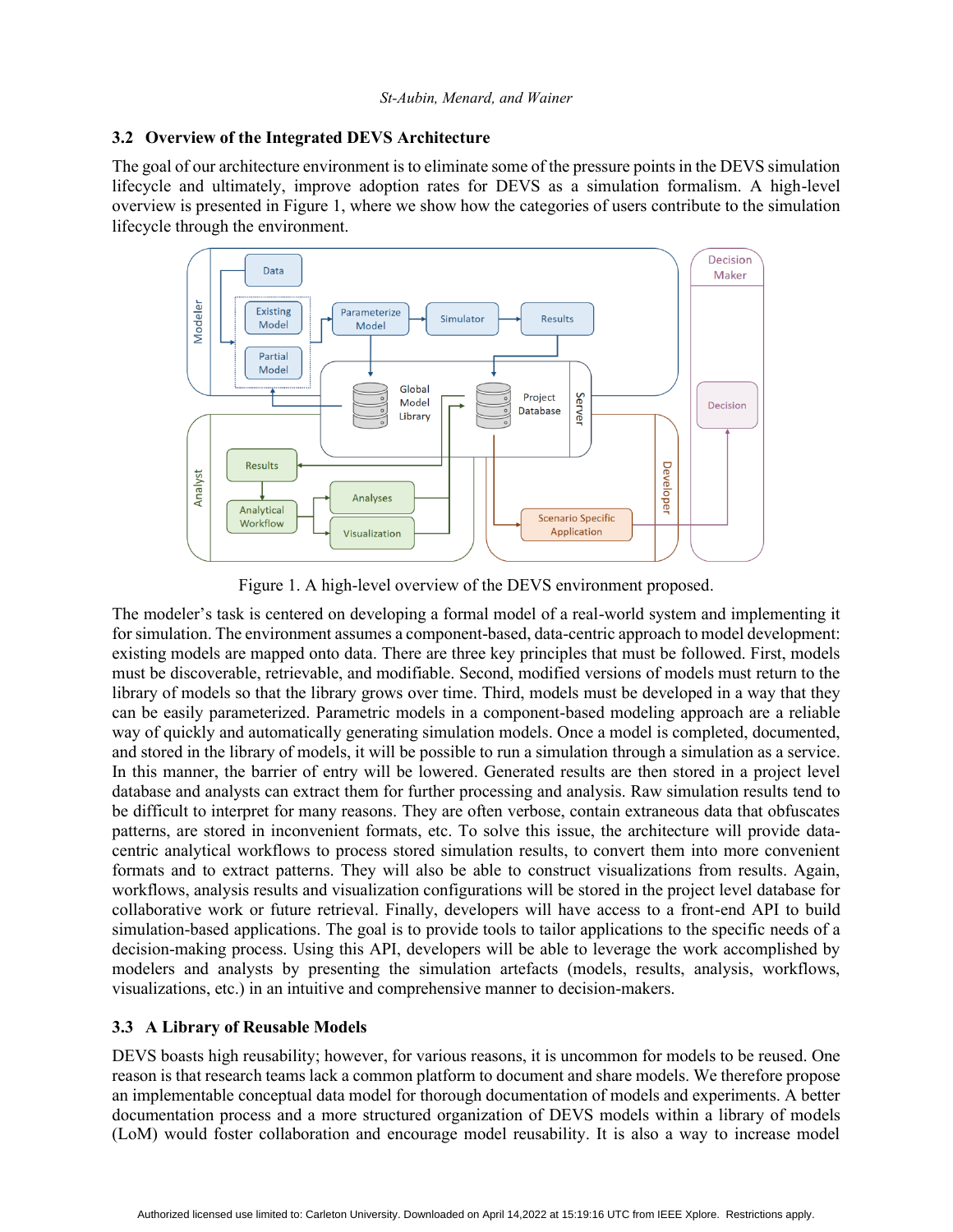discoverability through metadata: users will be able to search for models, simulation projects they were used in, simulation artefacts that were generated or, any associated documentation using search parameters such as domain of application, author, or tags. The LoM adopts crowd-sourcing principles. Modelers will be able to retrieve models, modify them according to the requirements of their simulation then, submit them back for others to use subsequently. There are two goals to this component. The first is that over time, the library becomes able to support a fully automated component-based modeling approach through modeling workflows. The second is to help establish a continuous, iterative model improvement process.



Figure 2. Prototype data model for the LoM.

An abridged conceptual model of the LoM is presented in Figure 2 (with some elements omitted for clarity). The core object in the conceptual data model is a simulation model which can be either atomic or coupled. Models have ports, and coupled models are linked to other models through couplings between model ports. This part of the data model allows the system to reconstruct the structural elements of a model. The main interest of the LoM though, is managing the simulation artefacts related to a model, project, or experiment. A model for example, can have many source files associated to it. Since source files vary depending on the simulator employed, it is important to capture the simulator and language used so that users can retrieve the correct implementation of a model. Experiments are run on a single model and lead to a set of results artefacts for which files are also stored. An experiment can be run on multiple models and one model may be used in multiple experiments. Since the format of raw simulation results are dependent on the simulators used to run the model, the LoM provides a way to convert them to a common specification and store them alongside the raw results. The converted results can then be referenced in a visualization configuration file that will ultimately feed into a front-end visualization platform built using the resources described in section 3.5. The LoM also provides a way to track authorship of models and project participants.

We have undertaken an implementation of the LoM concept using the PostgreSQL relational database management system. Through web services, users can contribute to the LoM; namely, they can set up projects, assign contributors to them, create models and upload sources files. Users can also submit raw results files, convert them to a well-specified format and configure visualizations that use them. The visualization files are compatible with the DEVS WebViewer, a lightweight simulation visualization platform built using the resources described in section 3.5. To provide model discoverability, a front-end application was built using Java Spring and Thymeleaf. It allows users to explore the models within the LoM and their metadata as well as some of their simulation traces. It also allows users to retrieve any of the files associated to models and projects.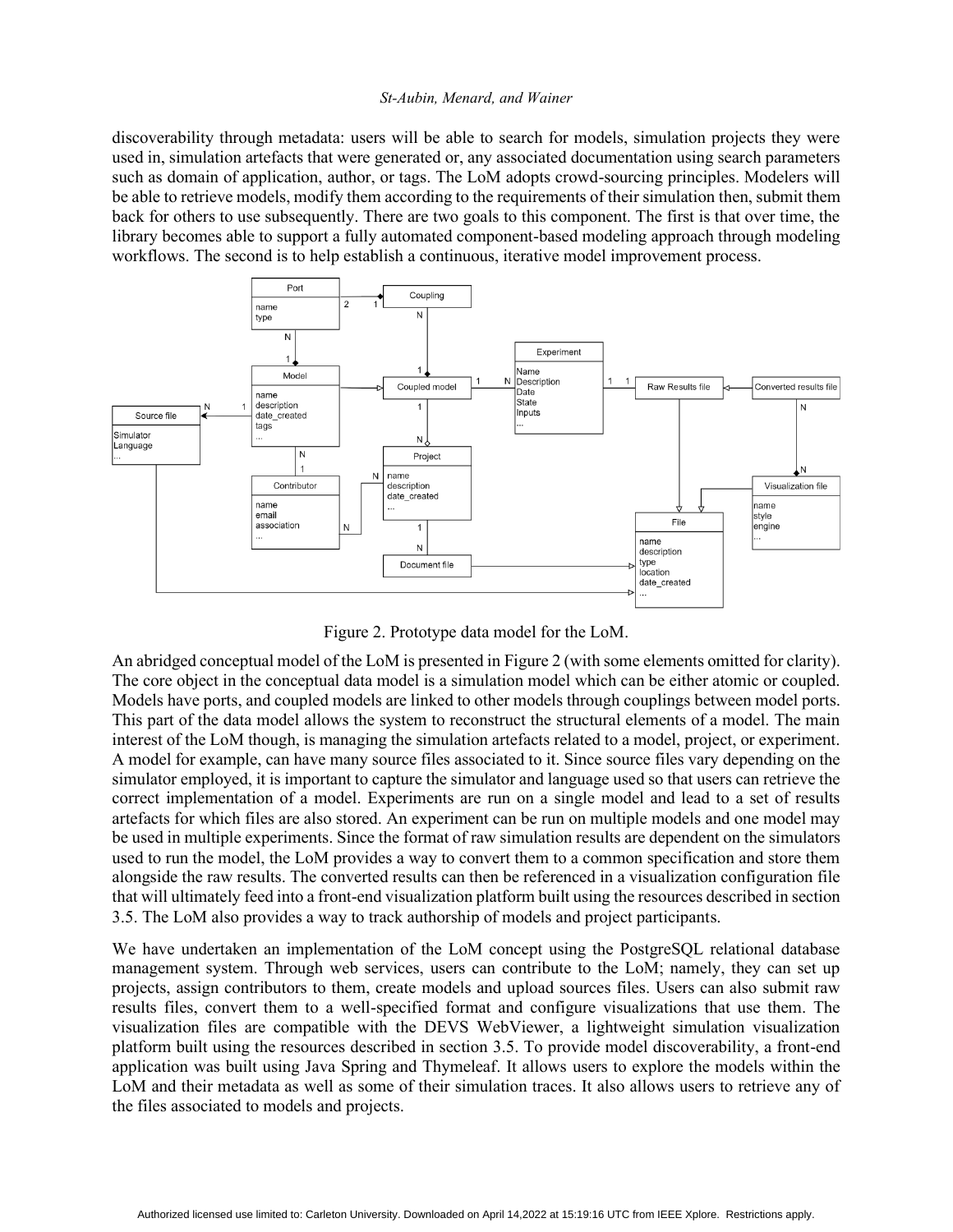### **3.4 Workflows for Assisted Modelling**

One of the main obstacles for DEVS modelers is the complexity involved in the development of simulation models. Although mechanisms can be employed to automatically generate structural elements of a DEVS model (atomic model instances, coupled models, their ports, and couplings), their behavior functions (internal and external transition, time advance and output function) are another matter. Indeed, solutions that try to simplify the definition of these functions typically fall short one way or another. For example, A modeler building a Cell-DEVS model in CD++ can use a non-programming language to define cell behavior (Wainer 2002) but, this is only applicable to cellular models. In DesignDEVS, modelers can define behavioral functions using LUA (Goldstein, Breslav, and Khan 2018), a simpler programming language but, it still requires that modelers be skilled programmers. Component-based modeling where parametric models are used to represent components of a real-world system, offer an attractive, automatable way of building large-scale, complex models.



Figure 3. Conceptual high-level representation of a modeling workflow.

We propose a process where modelers define a case specific workflow that relies on component-based modeling to construct a model without writing code. By assembling a series of analytical steps, models are instantiated, parameterized and couplings are determined. A general representation of the process is shown in Figure 3. Modelers first provide datasets; then, individual records in each dataset are processed. For each record, a model type is determined from configuration provided by the modeler and then instantiated and parameterized from the data. The second part consists of establishing relationships between models from the data, and then coupling them accordingly. To do this, the modeler provides a configurable analytical workflow tailored to the data being processed. There are different ways to implement this while minimizing the burden on the modeler. In the data science field for example, visual programming workflow tools such as KNIME (KNIME Inc. 2021) or PowerBI (Microsoft 2021) are commonplace. The final part is to document and store the newly made model in the LoM such that it can be shared and reused more easily. Effectively, modelers can build large and complex models by assembling a series of common data analysis steps. This requires that parametric models be available in the LoM and that a data analysis and manipulation functions be available. As such, this process is better suited for application domains where rich data sets and well-established analytical tools are available.

A good example of rich data that is naturally conducive to this approach is GIS data. Indeed, each record of a data layer can typically be associated to an instance of a model: a building, a road segment, or a river for example. Model parameters can be established from attribute data and spatial relationships can be used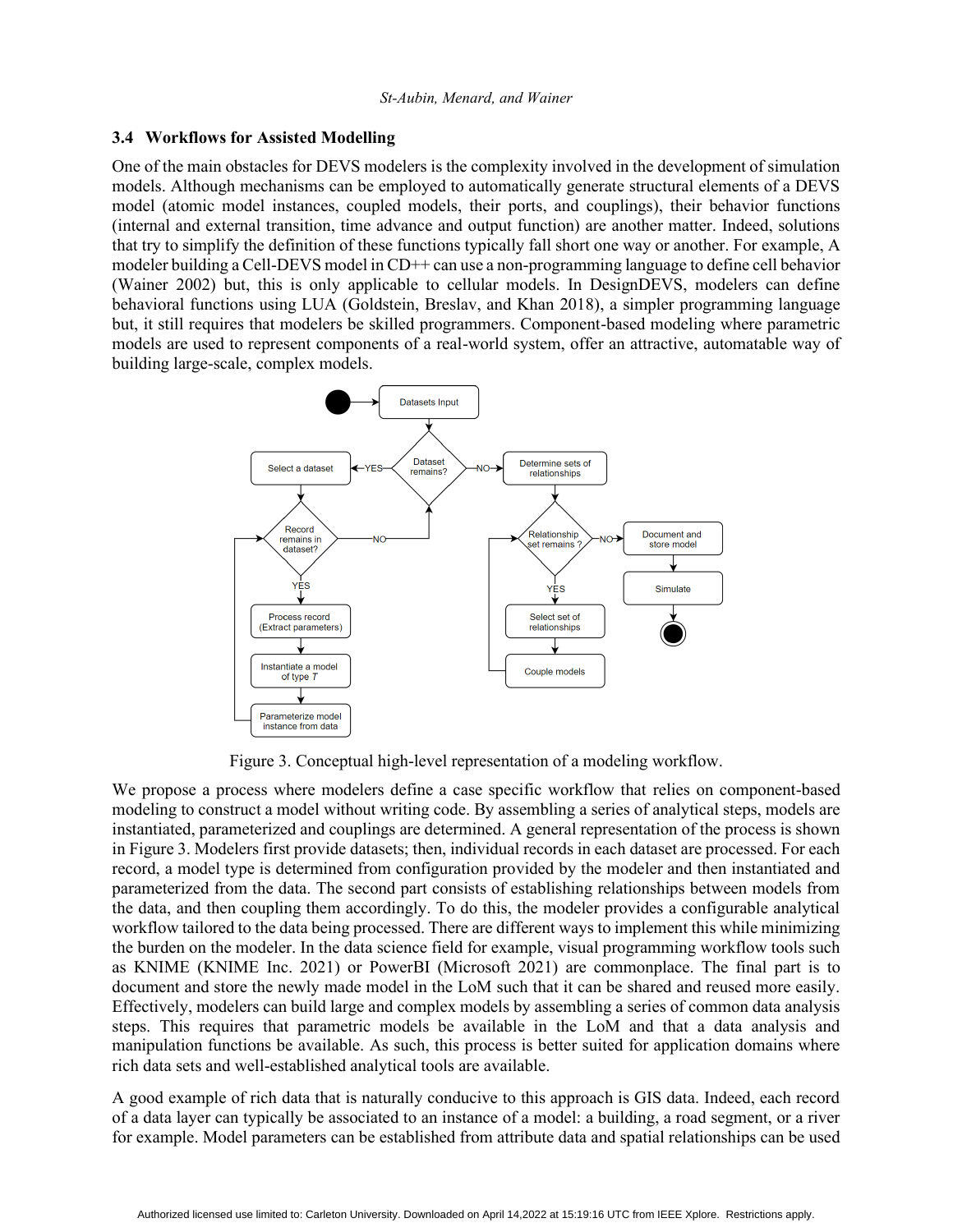to derive the links between models. Distances between models, topological relationships, geostatistics and other types of spatial analyses can be considered to determine model couplings. As a preliminary proof of concept, we used a subdivision of space, dissemination areas (DA), as a data source to be mapped onto a purposely built toy model that considers population counts to communicate with its 4 closest neighbors. A DA is the smallest standard geographic area for which all census data (population count, number of dwellings, etc.) are disseminated (Statistics Canada 2018). Each DA was coupled to its 4 closest neighbors and a weight value was assigned considering the Euclidean distance between polygon centroids. This is a very simple scenario with obvious fallacies regarding spatial analysis but, it served our initial purpose of evaluating the methodology. Once the workflow was designed, it was easy to extend it to different units of space such as provinces for example. An overview of the workflow is presented in Figure 4 and a visual representation of the simulation is shown in section 3.5 (Figure 5).



Figure 4. Case specific analytical workflow to initialize models and determine relationships.

# **3.5 Front-end Resources for Visualization and Analysis**

To support the development of applications tailored to specific decision-making processes, we propose a front-end API to interact with the various resources of our DEVS *modeling and simulation environment*. Contrary to approaches such as mashups or application generators which lock application builders in a constrained framework, this approach grants greater expressive potential to developers at the expense of requiring them to be skilled in web development. The rationale for this is two-fold. One, we aim to support specialized decision-making processes which may have requirements that cannot be fulfilled without high flexibility, high expressiveness solutions. Two, a well-made front-end API is a lower-level steppingstone towards higher-level solutions such as mashups and application generators as have been discussed in section 2.4. The API is a natural evolution of (St-Aubin et al. 2019) where we presented the architecture of the DEVS WebViewer visualization platform.



Figure 5. Visualizations based on a Building Information Model and GIS.

In its current form, the API revolves around a data structure acting as a container to hold a simulation trace. It requires that results be provided following a well-defined specification that is meant to capture all the elements of a simulation that are required for its visualization. The specification is flexible enough to consider simulation results originating from DEVS, Cell-DEVS and even, from other simulation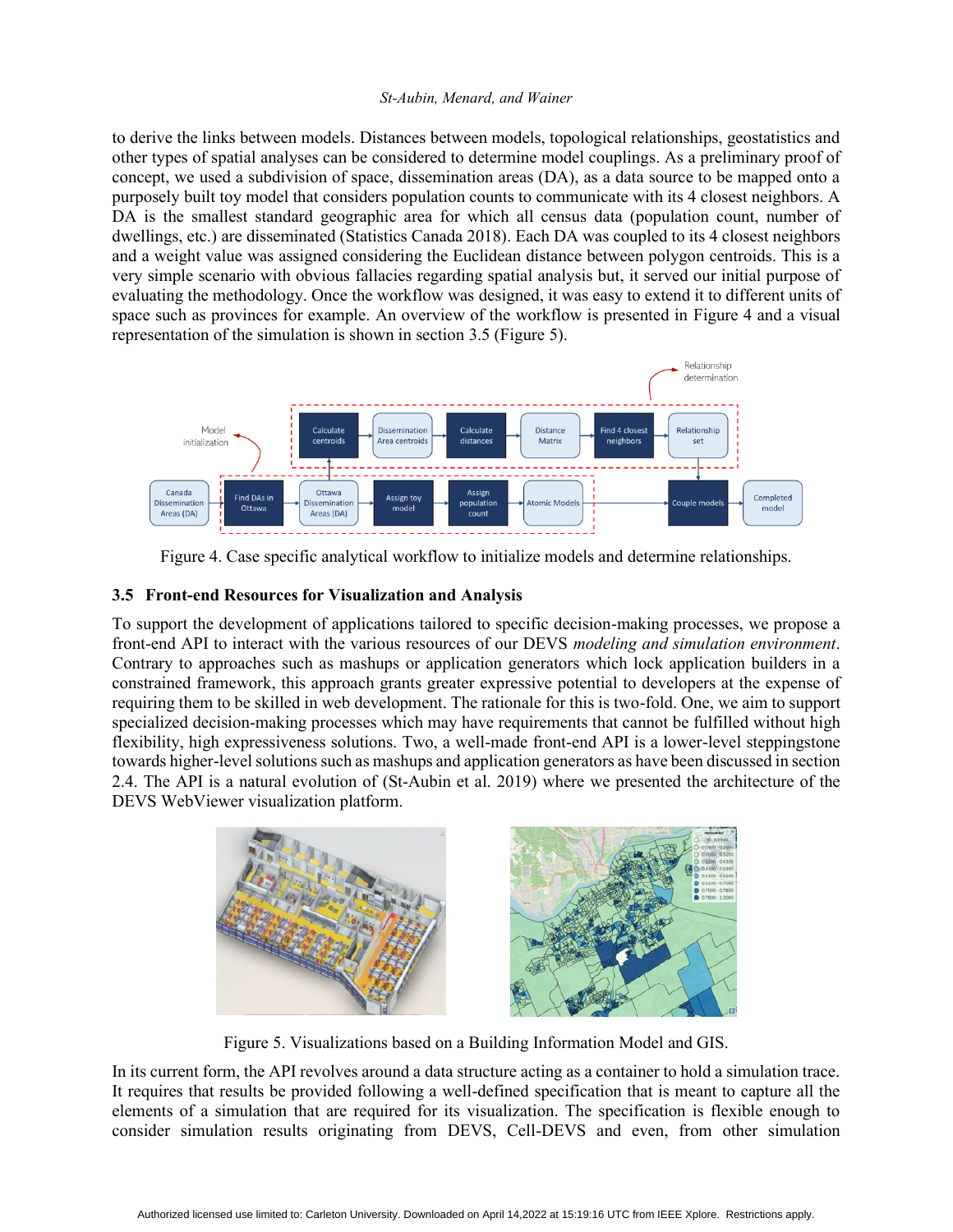formalisms such as Petri-Nets. A full description of the specification can be found in (St-Aubin, Loor and Wainer 2021). In addition to handling simulation results, it also provides various types of visualization capabilities (grid, graph, 3D model, map based), user interaction with the results and, tools to query the server-side simulation lifecycle management web API. Several ready-made UI components are available such as a playback bar, a visualization settings controller, a component to load simulation results, and others. Developers can import these components in their applications, extend and modify them according to their needs, combine them with other libraries or APIs, etc. This set of front-end resources is being used successfully to build simulation applications tailored to different application domains as shown in Figure 5.

## **4 CONCLUSION**

We introduced a concept for a web based, DEVS modeling and simulation environment that seeks to address some of the major grand simulation challenges identified in the past 10 years: model development burden, lack of adequate tools, modeling, and simulation as a service and, democratization of the discipline. The environment supports modelers, analysts, software developers and decision-makers across the complete DEVS simulation lifecycle, it contains the following components:

- A library of reusable models meant to organize and thoroughly document simulation models and their components with the goal of increasing reusability and collaboration in simulation projects.
- Data-centric workflows to allow modelers to quickly develop large-scale simulation models from data sources relevant to their application domain.
- Front-end resources in the form of an API that contains data structures, tools, and UI components to allow software developers to build applications tailored to a decision-making process.

This environment is partially developed. Proofs of concepts and prototypes have been built for data-centric workflows, for the library of model (LoM) and for lifecycle management web resources. Front-end resources for application development are in an advanced stage of development, they have been used to develop multiple visualization and analysis products. Some of the future work will focus on further implementation and integration into a system that guides the user through the whole lifecycle as intended by the environment. We also plan to evaluate the possibility of using an existing metadata specification as a model documentation strategy. For example, the Discovery Metadata Specification for M&S Resources currently being developed by the Simulation Interoperability Standards Organization (SISO 2021).

DEVS, as a simulation formalism, is in a good position to break down the disciplinary silos that tend to form in the field of simulation. Due to its generic, modular, and hierarchical nature, it has the flexibility required to model an unlimited scope of real-world models. Flexibility and genericity have a cost: developing models involves a level of complexity that is often prohibitive for non-expert users. In other disciplines, GIS and data science for example, well-integrated environments have been key to their adoption and spread and therefore, their industrial success. Such an environment does not yet exist in the field of DEVS based simulation and would undoubtedly contribute to a higher adoption rate for the methodology.

## **ACKNOWLEDGMENTS**

The authors would like to acknowledge Compute Canada for providing access to their Arbutus cloud-based infrastructure that allowed us to develop and test the implementation of the work we presented. This research has been partially supported by NSERC. Some of the implementation work was done by Jon Jacob Laboissoniere, Paul Roode and Chang Qiu.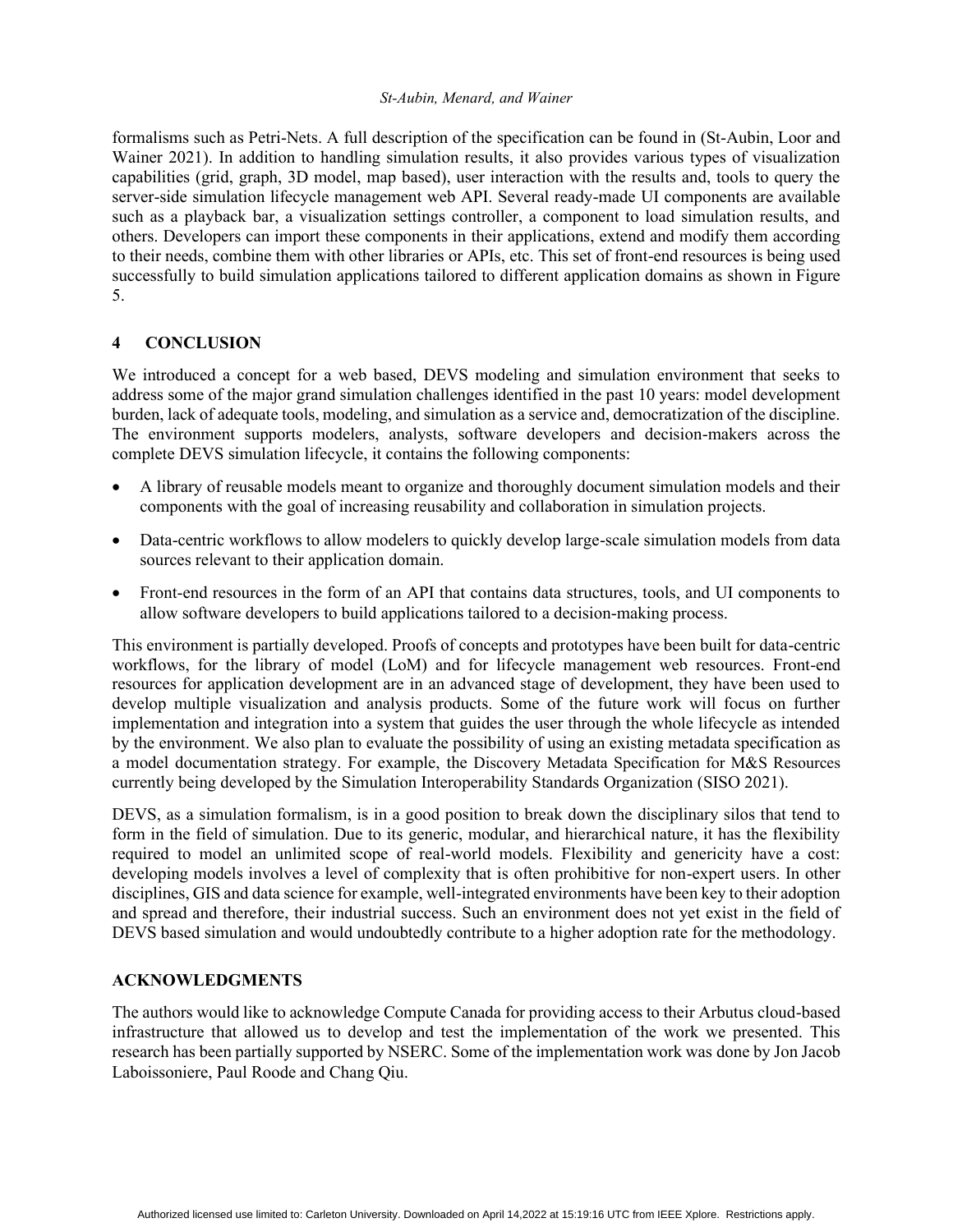## **REFERENCES**

- Al-Zoubi, K., and G. Wainer. 2015. "Distributed Simulation of DEVS and Cell-DEVS Models Using the RISE Middleware". *Simulation Modelling Practice and Theory* vol. 55, pp. 27–45.
- Bentley Systems Incorporated. "OpenFlows FLOOD". https://www.bentley.com/en/products/productline/hydraulics-and-hydrology-software/openflows-flood. Accessed Mar. 21, 2021.
- Bergero, F., and E. Kofman. 2011. "PowerDEVS: A Tool for Hybrid System Modeling and Real-Time Simulation". *Simulation* vol. 87 (1–2), pp. 113–32.
- Bonaventura, M., R. Castro, and G. Wainer. 2013. "Graphical Modeling and Simulation of Discrete-Event Systems with CD++Builder". *Simulation* vol. 89 (1), pp. 4–27.
- Crawley, D. B., L. K. Lawrie, F. C. Winkelmann, W. F. Buhl, Y. J. Huang, C. O. Pedersen, R. K. Strand, R. J. Liesend, D. E. Fishere, M. J. Wittef, and J. Glazer. 2001. "EnergyPlus: Creating a New-Generation Building Energy Simulation Program". *Energy and Buildings* vol. 33 (4), pp. 319–31.
- DIALux. "DIALux DIAL". https://www.dial.de/en/dialux/. Accessed Mar. 21, 2021.
- EnergyPlus. "EnergyPlus | EnergyPlus". https://energyplus.net/. Accessed Mar. 21, 2021.
- ESRI. "Experience Builder System". https://www.esri.com/en-us/arcgis/products/arcgis-experiencebuilder/overview. Accessed Mar. 21, 2021.
- Fu, P., and J. Sun. 2010. *Web GIS: Principles and Applications*. Edited by ESRI Press.
- Fujimoto, R. M. 2016. "Research Challenges in Parallel and Distributed Simulation". *ACM Transactions on Modeling and Computer Simulation* vol. 26 (4), pp. 1–29.
- Fuller, D., and A. Mcneil. 2017. "Radiance Radsite". https://www.radiance-online.org/, Accessed Mar. 21, 2021.
- Goldstein, R., S. Breslav, and A. Khan. 2018. "Practical Aspects of the DesignDEVS Simulation Environment" . *Simulation* vol. 94 (4), pp. 301–26.
- KNIME Inc. "KNIME | Open for Innovation". https://www.knime.com/. Accessed May 19, 2021.
- Microsoft. "Data Visualization | Microsoft Power BI". https://powerbi.microsoft.com/en-us/. Accessed Mar. 21, 2021.
- Sarjoughian, H. S., and V. Elamvazhuthi. 2010. "CoSMoS: A Visual Environment for Component-Based Modeling, Experimental Design, and Simulation". In *2nd International ICST Conference on Simulation Tools and Techniques*, pp. 1–9.
- SISO Simulation Interoperability Standards Organization. "DMS-MSR PDG". https://www.sisostds.org/. Accessed May 18, 2021.
- St-Aubin, B., E. Yammine, M. Nayef, and G. Wainer. 2019. "Analytics and Visualization of Spatial Models as a Service". In *Proceedings of the 2019 Summer Simulation Conference*, pp. 1–12.
- St-Aubin, B., F. Loor, and G. Wainer. 2021. "A specification for multi-simulator, multi-formalism visualization and analytics on the web." *Simulation Practice and Theory* (Submitted).
- Statistics Canada. "Dissemination Area: Detailed Definition". https://www150.statcan.gc.ca/n1/pub/92- 195-x/2011001/geo/da-ad/def-eng.htm. Accessed Mar. 21, 2021.
- Taylor, S. J. E., A. Khan, K. L. Morse, A. Tolk, L. Yilmaz, and J. Zander. 2013. "Grand Challenges on the Theory of Modeling and Simulation". *Proceedings of the Symposium on Theory of Modeling &*